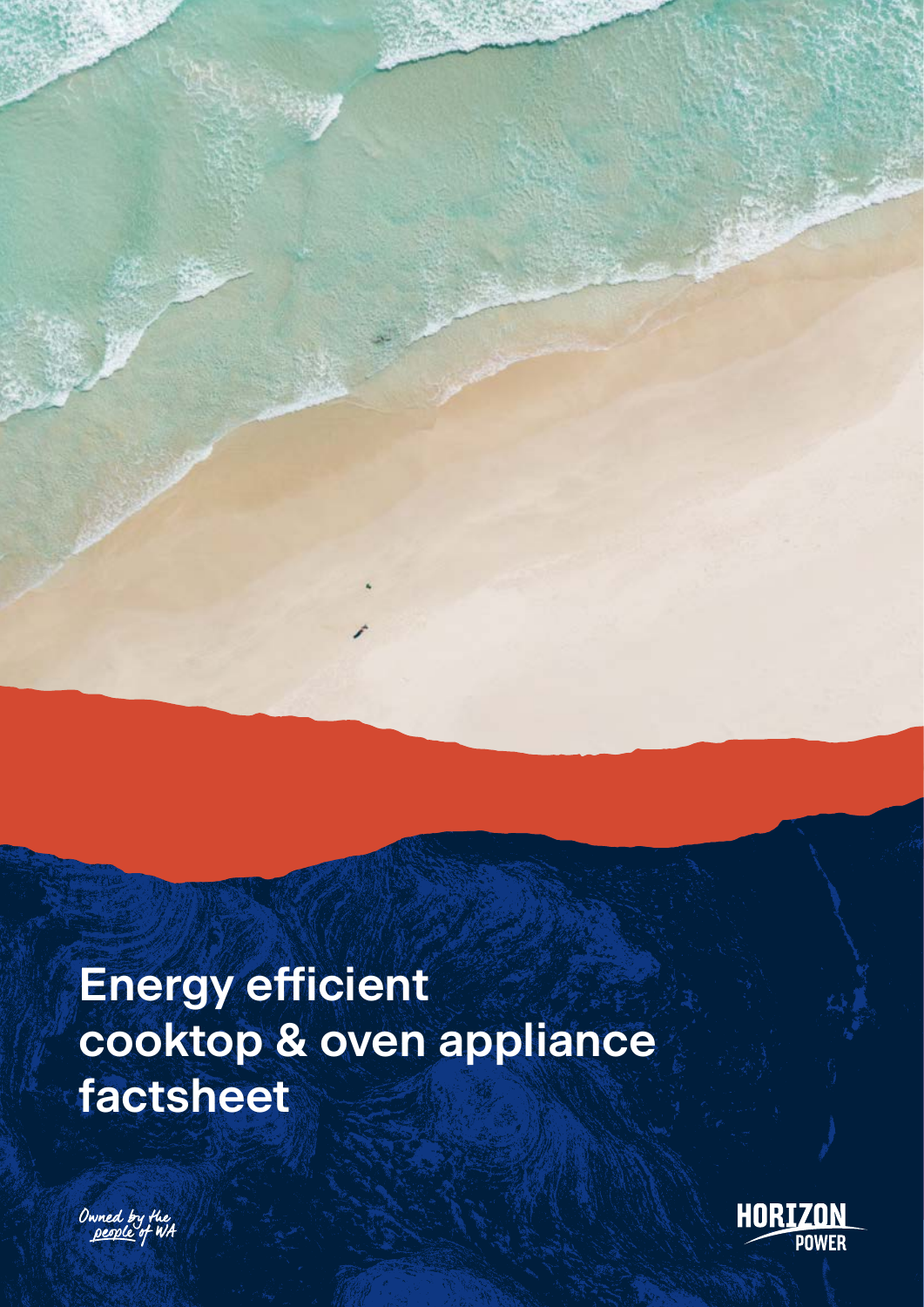# **Cooktop & oven appliance factsheet**

Cooking accounts for approximately 5%<sup>1</sup> of the total energy consumed by a residential property. The main cooktops installed in residential properties are either a single unit (countertop mounted) or an integrated unit combined with an oven as a freestanding unit. Households can reduce their energy bills by converting their natural gas cooktop and oven with a high efficiency induction cooktop and electric convection oven.

# **Technology overview**

## **Induction cooktops**

Induction cooktops use electromagnetic current to directly heat cookware rather than transferring heat to the cookware before cooking can start, as with traditional gas cooktops. Induction cooktops offer several advantages to their gas-powered counterparts, including:

- $\cdot$  cooking up to 50%<sup>2</sup> faster than conduction or natural gas cooktops, saving time and energy
- magnetic energy generated by the induction cooktop is directed almost immediately to the cookware, cooking faster and more evenly heating the base of the cookware
- most induction cooktops automatically switch off when a pot or pan is taken off the cooktop surface, leading to further energy savings.

Please note that induction cooktops only work with specific cookware with magnetic or ferrous bases. Most modern cookware is compatible with induction cooktops. Cookware compatibility can be tested by pressing a magnet to the base of the pot or pan, if it sticks, then the pan should be compatible with induction cooktops.

### **Ovens**

In addition to being faster and more energy efficient when compared to conventional gas fired ovens, modern fan forced oven technology offers the following benefits:

- fan forced technology evenly circulates heat throughout the oven, cooking food quicker, evenly, and at lower temperatures
- $\cdot$  cooking with a fan forced oven is approximately 20%<sup>3</sup> more energy efficient than traditional gas fired ovens.
- value-add features like easy-to-clean enamel walls, 'cool to touch' doors and rapid heat functions.

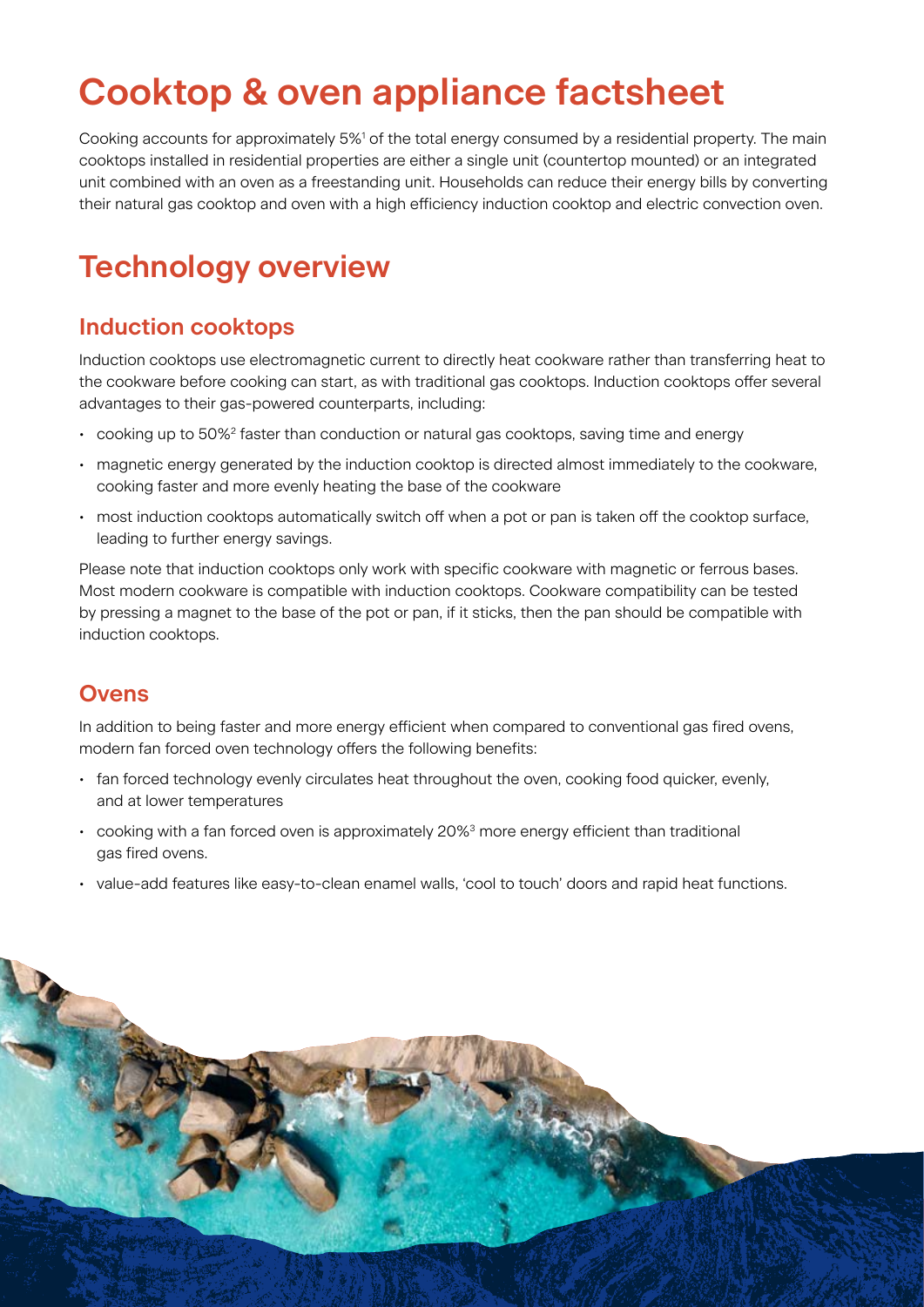## **LPG versus electric equivalent appliance**

When choosing between converting a natural gas appliance to electric or LPG, consumers will often have a preference based on familiarity with an appliance type and previous user experiences, but you should also consider the energy efficiency, bill impact and operational benefits. When reviewing your options, you should also consider advancements in technology. Modern, electrically powered appliances can often deliver the same or improved user experience compared to a gas equivalent. Table 1 summarises an electrical equivalent technology and some user benefits compared to a gas equivalent.

#### **Table 1: Most efficient appliance quick facts**

| <b>LPG</b><br>appliance | <b>Electric</b><br>equivalent | <b>Electrification benefits</b>                                                                                                                                                                                                         |  |
|-------------------------|-------------------------------|-----------------------------------------------------------------------------------------------------------------------------------------------------------------------------------------------------------------------------------------|--|
| LPG cooktop             | Induction<br>cooktop          | <b>Cooking time:</b> cooks up to 50% faster than average cooking times<br>$\bullet$<br><b>Precision:</b> more accurate temperature control and heat distribution<br>$\bullet$<br><b>Cleaning:</b> Simple and easy to clean<br>$\bullet$ |  |
| LPG oven                | Convection<br>oven            | <b>Cooking time:</b> cooks up to 25% faster than traditional ovens<br>$\bullet$<br><b>Precision:</b> internal fans ensure an even distribution of heat<br>$\bullet$<br>throughout the oven space                                        |  |

When evaluating electric appliances, you should also consider other factors, including energy bill savings, only having a single supply charge (not paying a supply charge for both LPG bottle and electricity connections), safety, and air quality. Table 2 provides a comparison of the annual operating costs of different LPG appliances compared to electricity for an average household.

#### **Table 2: Comparative annual costs of LPG and electric appliances**

| <b>LPG appliance</b> | <b>LPG</b><br>annual costs | <b>Electric equivalent</b> | <b>Electric</b><br>annual costs | <b>Potential annual</b><br>energy cost savings |
|----------------------|----------------------------|----------------------------|---------------------------------|------------------------------------------------|
| LPG cooktop          | \$287                      | Induction cooktop          | \$156                           | \$131                                          |
| LPG oven             | \$168                      | Convection oven            | \$95                            | \$73                                           |

\*The above comparison considers a medium household of 3-4 people; higher savings are expected for larger households.

\*\*Costs are based on the average cost of a 45kg LPG tank from local Esperance suppliers, and the average household electricity A2 tariff in Esperance as of 31st March 2022.

- <sup>1</sup> EnergyConsult, Residential Energy Baseline Study: Australia, < www.energyrating.gov.au/sites/default/files/ 2020-06/report-residential-baseline-study-for-australia-2000-2030.pdf >
- <sup>2</sup> Energy Australia, What's cooking? Choosing between gas and electric,
- < www.energyaustralia.com.au/blog/better-energy/whats-cooking-choosing-between-gas-and-electric >
- <sup>3</sup> Hi-Tech Appliance, Benefits of Convection Ovens, < www.hitechappliance.com/ convection-ovens-are-more-energy-efficient/ >